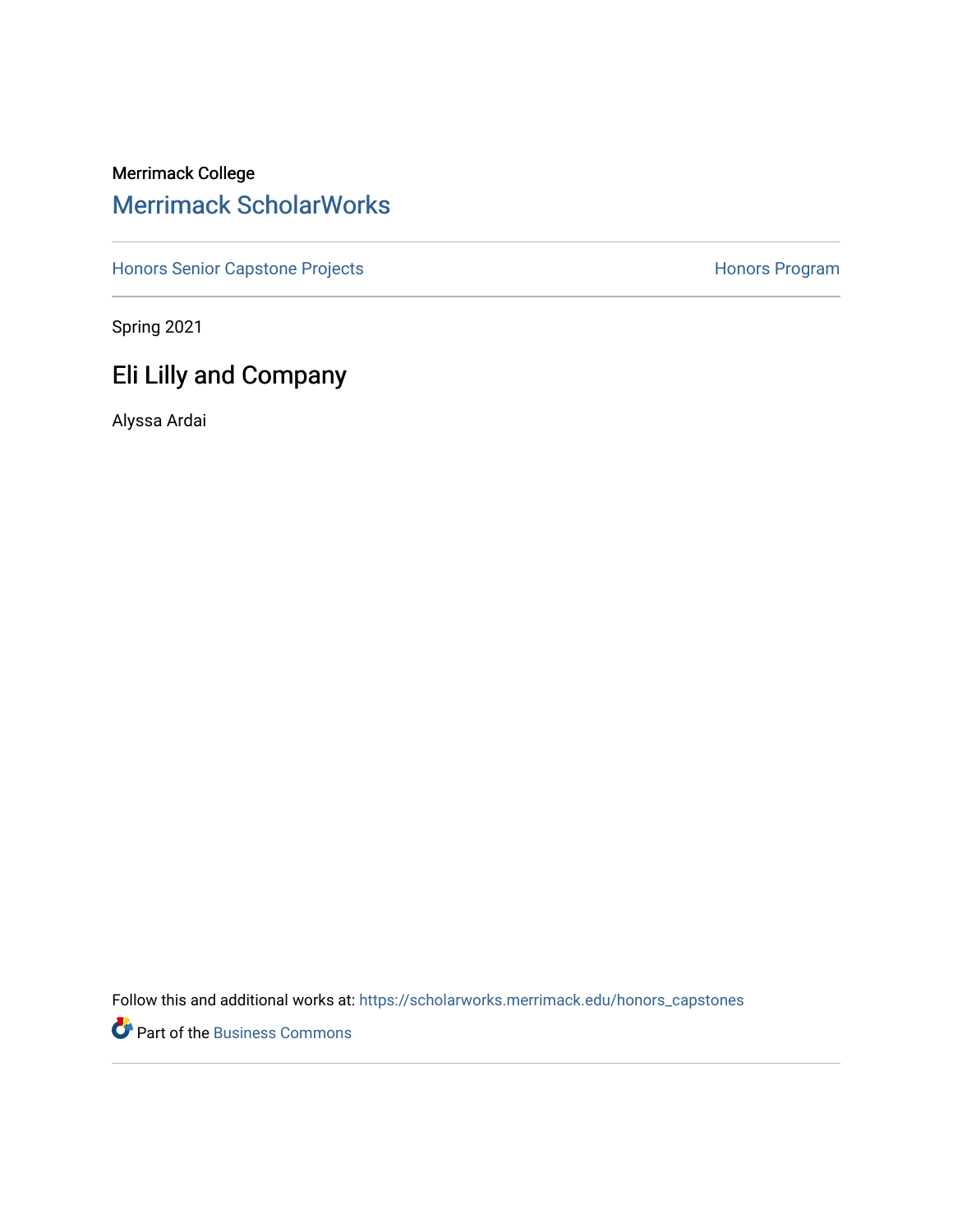### **Written Assignment #4 Eli Lilly and Company**

Alyssa Ardai Bus 4402W: Strategic Analysis and Decision Making Professor Herrmann April 30, 2021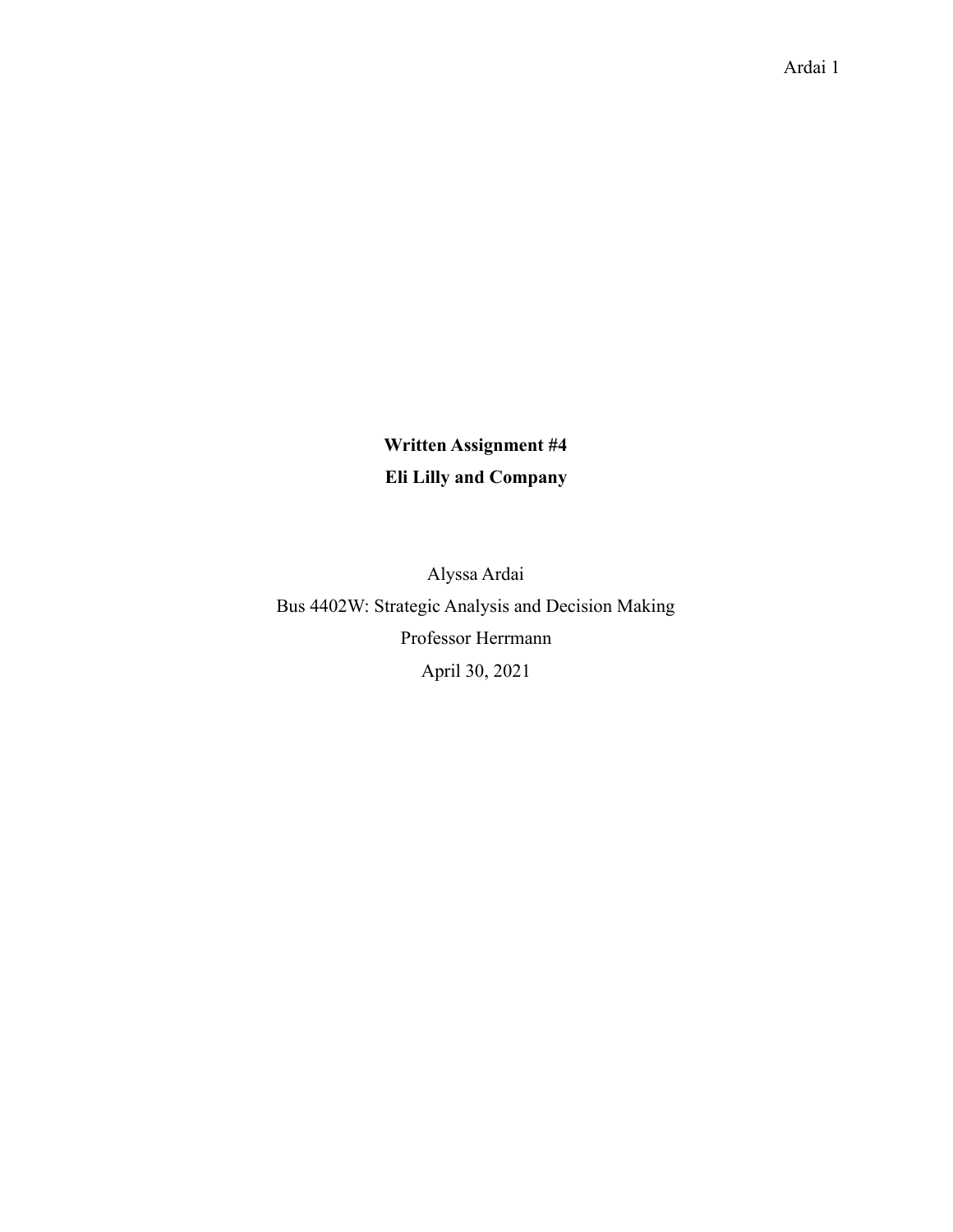#### Abstract

Eli Lilly and Company is a pharmaceutical company that has the goal of creating new products. Eli Lilly's products are seen in hospitals and pharmacies around the US, with the hopes of growing internationally. By having a large number of drugs in their pipeline, they can be a key player in improving multiple types of illnesses as well as help aid the aging population. The healthcare sector is always one that is high-performing.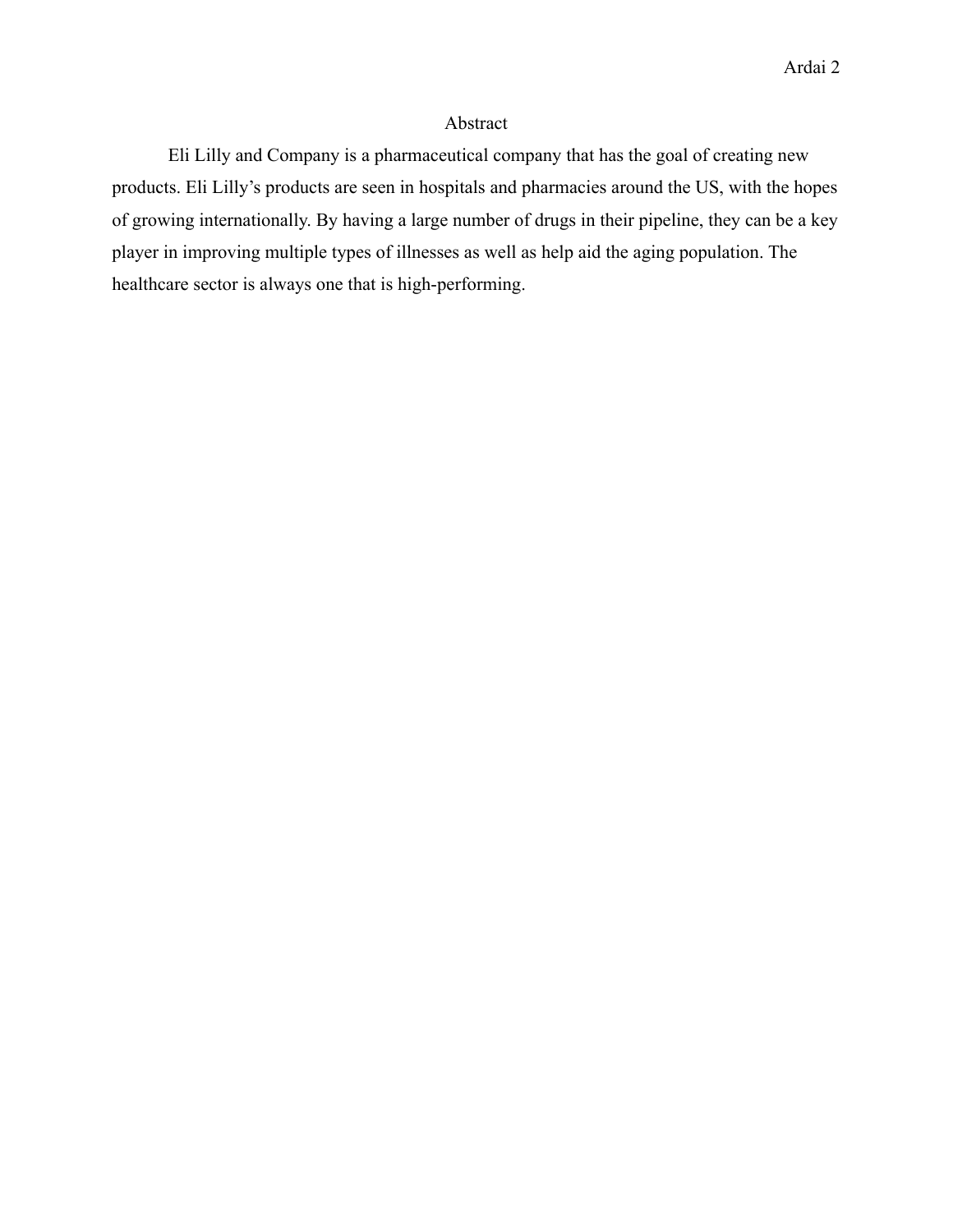Eli Lilly and Company is positioned as a pharmaceutical company, with the goal of creating high-quality medicine for every need or to take a preexisting medicine and make it better**.** For the past 140 years, they have been creating medicine for various causes, but are now focusing their efforts on antibody treatments for the COVID-19 pandemic, as well as different cancers and autoimmune diseases. Everything that the company does should follow its core values: integrity, excellence, and respect for people (Eli Lilly and Company - A). Eli Lilly is found in the US, Japan, Europe, and hopes to expand to the rest of the world soon. They are broken down into Endocrinology, Oncology, Immunology, Neuroscience, & Other. The company has increased revenues from \$23,832.8 - \$25,925.3, a consistent tax rate of 15%, expenses increasing \$300k a year, accounts receivable, or a/r, decreasing as they pay less in patents and drugs go generic, consistent inventory of \$120k - \$140k, showing they do not keep a lot on hand, a weighted average cost of capital, or WACC, of 5.9% showing it does not hold a lot of debt, and a long term growth rate of 2.3%, showing a healthy but stable growth (Bloomberg LP, CapitalIQ 2021).

While Eli Lilly is one of the largest pharmaceutical companies, they still face a lot of competition from Big Pharma brands such as Johnson and Johnson, and smaller companies like Merck, Pfizer, and Moderna. The healthcare sector is broken down into three industries: Pharmaceuticals & Biotechnology - Where Eli Lilly is, Healthcare Facilities & Services, and Medical Equipment & Devices (Scott, 2020). Eli Lilly tends to focus on acquiring other companies to be able to expand upon the technology and name brands already created. They have had 26 acquisitions, with the most recent being Prevail Therapeutics in 2020 for \$880M (*Crunchbase*). As of 2020, \$6,086 million per year goes to R&D, which will provide more value to their customers and shareholders (*Eli Lilly and Company - F*). They are one of the main insulin manufacturers in the US, producing 11% of insulin, giving them negotiating power. The top 3 pharmaceutical companies by market share include Merck at 4.44%, Johnson and Johnson at 4.27%, and Eli Lilly at 2.57% (Bloomberg L.P).

Eli Lilly does have a sustained competitive advantage. For every drug that Eli Lilly makes it costs \$2.6B. The average length of the patent is 20 years, so they need to bring drugs to the market before a company comes out with generics (Eli Lilly and Company - B). The biggest thing that they did was create a generic version of their insulin product, Humalog, at a lower price, since they believe that everyone with diabetes needs access to insulin (Keown, 2019). The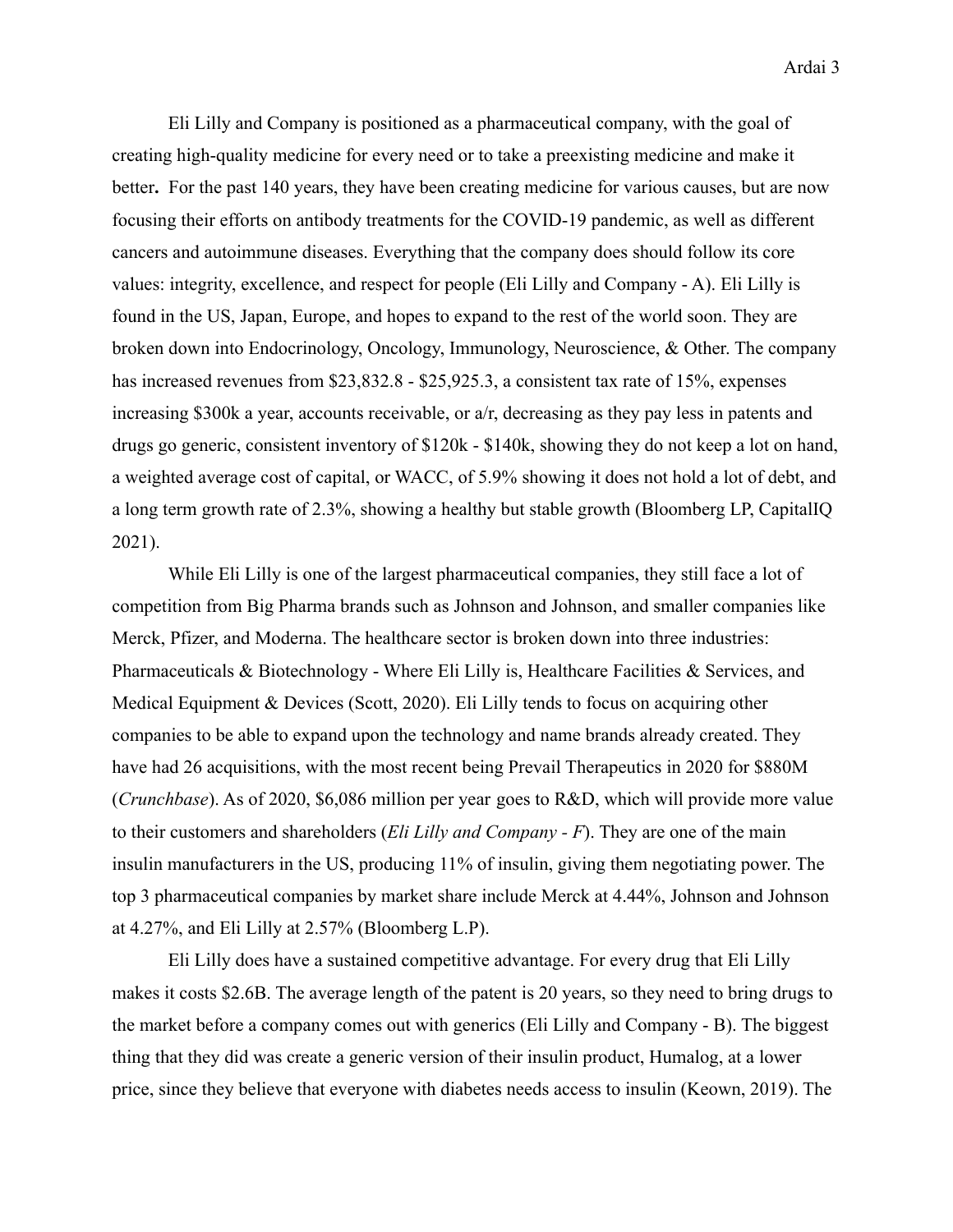graphs below show how each therapeutic area is performing compared to the whole, and how operating expenses are rising each year. Advertising is decreasing as their products become more well known, R&D is stable and increasing ever so slightly. Eli Lilly is outperforming its



competitors and benchmark in their return on investment. The pharmaceutical industry is mature with slight growth due to mergers and acquisitions (M&A) and consolidations happening. Even with the pandemic, they have seen \$1.25T in revenue (Mikulic, 2020).

According to the National Institute of Health, healthcare competition is high, with each company trying to be the first to patent their products and secure patents before generics come out. During the generic phase, companies try to deliver on price, quality, and brand name, or even technology to reduce their costs (Rivers & Glover, 2008). Challenges in the industry life cycle include increasing threats from competitors, not using technological advances properly, not taking risks, and not having appealing advertising, compared to its competitors (Patil, 2018).

An opportunity that Eli Lilly has is political factors. After the riot at the capital, Eli Lilly had to suspend some of its political donations (Hansard & Lee, 2021). With Biden's new stimulus package, people will have additional money to buy drugs, increasing Eli Lilly's customers and market share. The Lilly foundation improves global living standards (Eli Lilly & Company - A). More people are currently being diagnosed as Covid long haulers (Hinton, 2021**)**. According to a Harvard Medical study, "50% to 80% of patients continue to have bothersome symptoms three months after the onset of COVID-19," and this number will continue to grow as we find out more about the virus. Creating a drug that will help long haulers will have more of an impact than just people who have Covid because it can be used at any time, and you do not have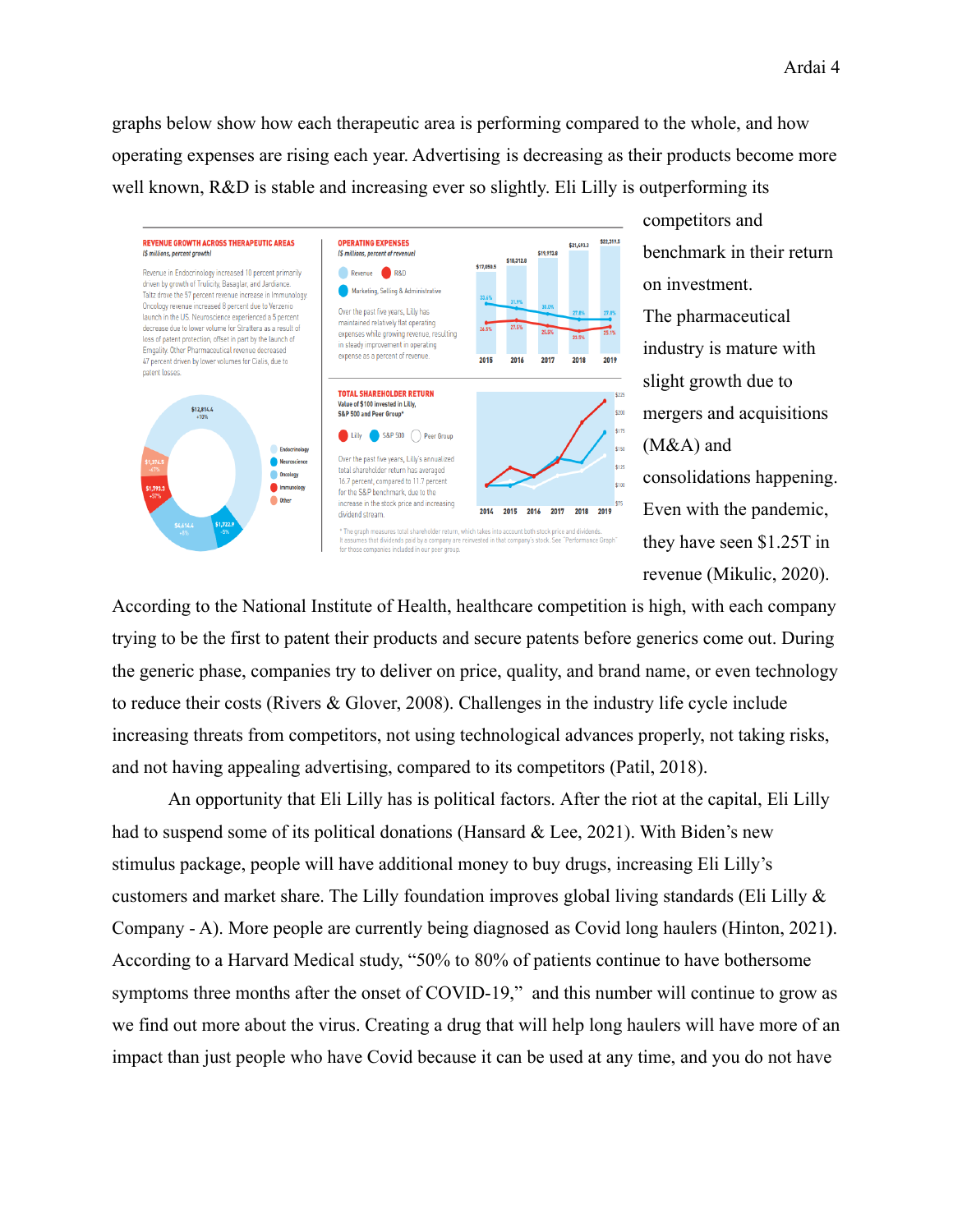to have tested positive (Komaroff, 2020). While vaccines can help these symptoms, they do not always do.

The image below shows that after they started testing their antibody drugs around May 2020, their stock price skyrocketed, revenues increased at a steady pace, and Earnings Per Share has also increased. By using partnerships, they address global health challenges (FSG, 2018).



They also explore opportunities where an increasing number of patients are being diagnosed with an illness with no cure. The increase of hybrid and electric cars can decrease shipping costs, which they can reinvest into their company. They can increase their customer service by using value strategies, getting to know their customers better, and improving their data analytics (Kruse, 2019). As people are living longer, Eli Lilly can keep customers longer, while working on diseases that affect the elder population like Alzheimer's.

A threat that Eli Lilly has is lawsuits; a majority of their large drugs have been sued with huge settlements (*Eli Lilly & Co. - History and Product Lawsuits*, 2020). Some settlements have even made it to the supreme court (Blankenship, 2019). If Eli Lilly keeps getting sued, people will shop elsewhere. On March 16th, 2021, Eli Lilly sued the Department of Health and Human Services (HHS) government agency over "restricted sales of drugs discounted under the 340B program to contract pharmacies, which are third parties that dispense the products on behalf of the covered entities," which the U.S. district court ruled in favor of Eli Lilly (King, 2021). Counterfeits and low-quality products might appear in low-income markets. New technology could hinder all of their progress. Since Eli Lilly is starting to appear internationally, they will have to deal with political risk affecting the local currency and their spot rates.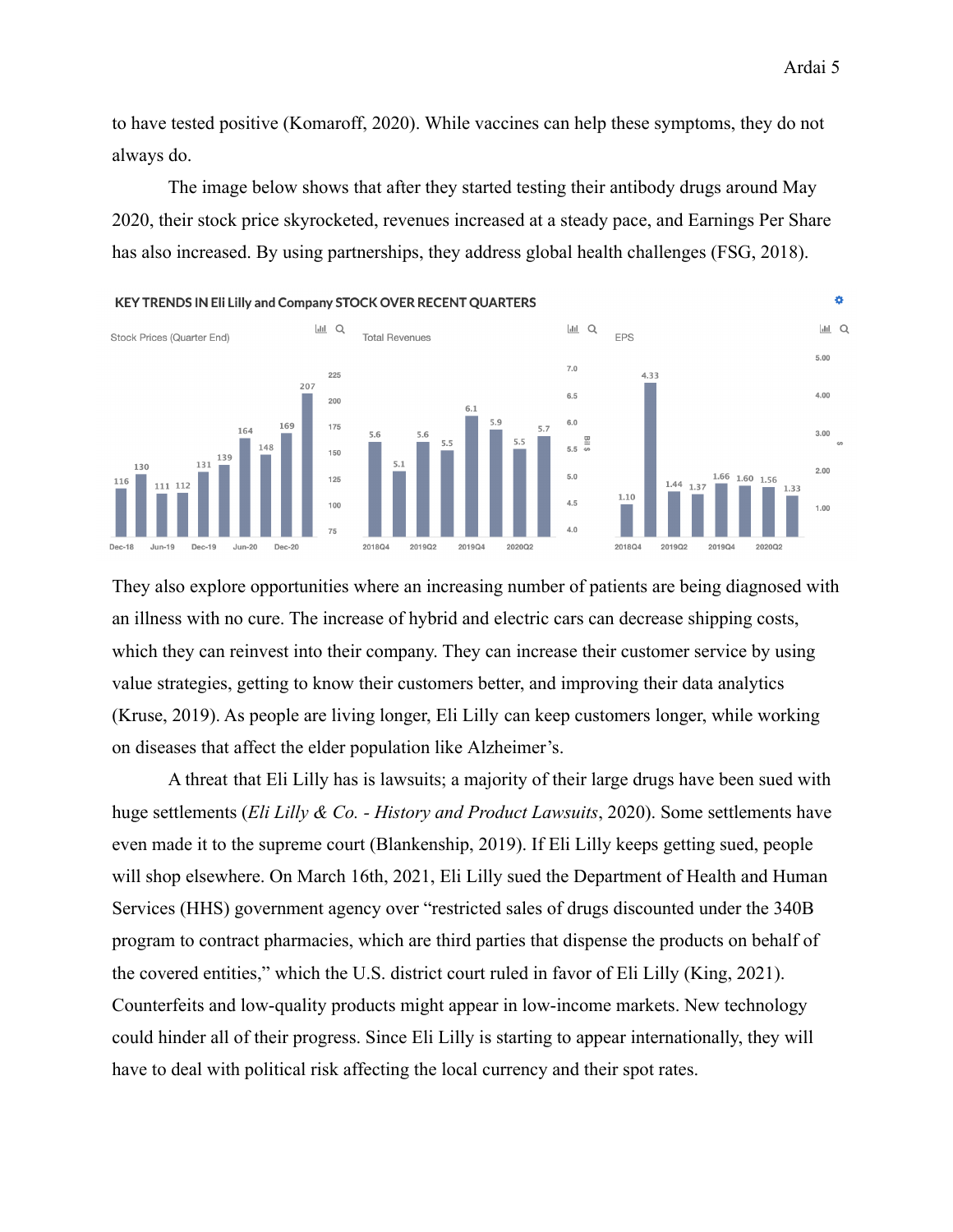A strength that Eli Lilly has is partnering with companies to produce new products. They have their medication in 125 countries, with 8,000 employees in 14 manufacturing sites **(**Eli Lilly & Company - A). Their research team made sure all products were being produced at a rapid pace - from zero to millions, "all while maintaining high quality standards" (Eli Lilly and Company - J). They have high customer satisfaction, reliable suppliers, and customers to overcome any shutdowns (Bloomberg L.P. 2021). They have a training program to make sure that all their workers have access to the same information (Overman, 2011). So far, Eli Lilly has performed well when entering new markets. Their new marketing manager has split their advertising into television and digital channels (Bulik, 2019).

A weakness that Eli Lilly has is merging with firms that have a different culture than they do. Their day's inventory with a high of 329, is ahead of its peers at 224, meaning that they need to raise more capital to invest in their products (Bloomberg L.P. 2021). They need to put more money into technology and integrate their processes among all of their segments. For their marketing, they are not unique compared to competitors. In 2009, they lost over 40% of their revenue due to patent losses, forcing Eli Lilly to transform their business so they do not lose customers to competitors or generics (Younglai, 2011). Eli Lilly needs to find a way to keep their patents long term so their competitors do not copy their ideas, since the more long term a company holds a patent for, the more monopolized their drugs will be, and with the high costs, people will not want to buy from them anymore. Patents should "enable collaboration and investment to bring forward tomorrow's cures and allow us to move quickly and effectively" (O'Neail & Eli Lilly & Company, 2021). Since Eli Lilly has some market share in each of their segments, they can not be a leader in just one segment like some companies are. The chart below shows the patents that will be expiring in the near future.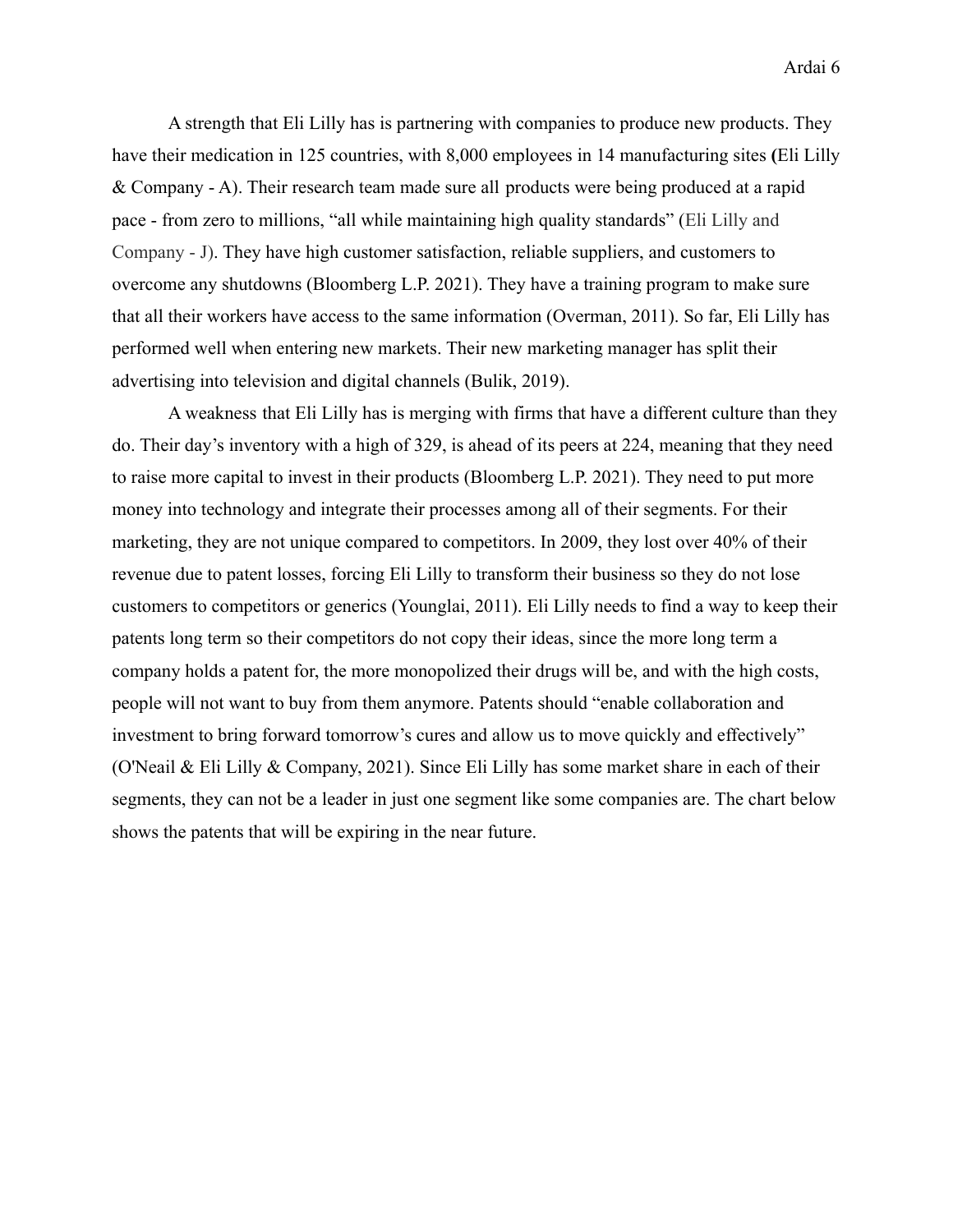

Eli Lilly has human and financial resources. Their human resources department has the employees try to reach their potential, try new things, and grow as a person (Eli Lilly  $\&$ Company - A). They hire people who will be an asset to their mission of creating the best drugs. Their financial resources created the Eli Care Patient Assistant Program, providing free medicine to those who need them (American Cancer Fund®, 2015). They are more concerned with working with others across the world and accepting constructive criticism. In the past, they have made some human resource adjustments that have positively impacted leadership and have brought in more customers due to overcoming market skepticism. They have internal capabilities, such as connected care, innovation, sales, and marketing. Their resource capabilities are working more on their research and development, spending \$6.086M last year, discouraging new competitors (Statista, 2021).

In Porter's five forces, the first is the threat of new entrants. In the pharmaceutical sector, there are always companies trying to do something bigger and better than their competitors. They can do it with lower costs, and need to build economies of scale. Eli Lilly has opened up an innovation center, to create new products and services, and to make old products better to bring new customers in and make existing customers want to stay (Eli Lilly and Company - D). By spending \$6,086M per year on R&D, this will keep less experienced competitors out and discourages new competitors (Eli Lilly and Company - A). Even with the pandemic, they do not see any issues affecting their supply chain and make sure they stay in close talk with their suppliers (Manufacturing Chemist). They currently have 110 suppliers and 43 major customers (Bloomberg LP). Eli Lilly uses multiple suppliers, as a safety net in case something happens with their current suppliers. They currently distribute their products via wholesalers. The buyers have the most say in the pharmaceutical industry since they want to buy their drugs at the cheapest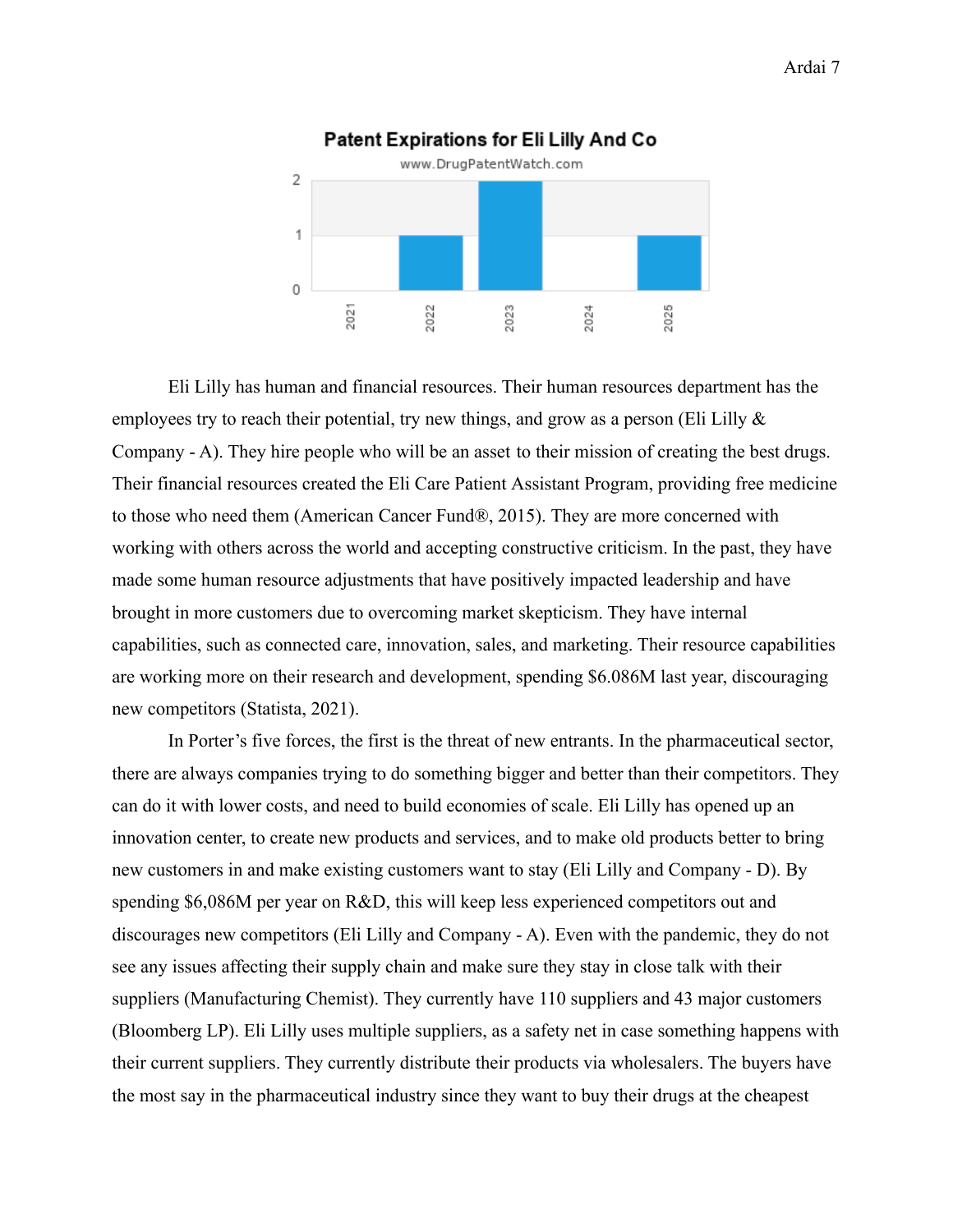cost. This forces Eli Lilly to try to build a large base of customers, so there will always be someone to buy at their price. They can reinvest that money back into their company, creating new products to discontinue current ones. The threat of substitutes forces Eli Lilly to not just focus on their products, but to focus on their key values. They need to dig down deep to find out why customers choose them, and if they leave, find out why they are leaving. All of the major pharmaceutical companies are trying to be the best, despite rivalry among competitors. Eli Lilly needs to be able to differentiate themselves, which they do with their generics, owning 11% of the insulin market, and are constantly creating products for those illnesses with no cures (Eli Lilly and Company - A). They have also successfully created the first approved antibody treatment for COVID-19, which has other uses as well (Office of the Commissioner, 2020). Instead of acquiring new companies, Eli Lilly should look at collaborating with other companies, since that would be a mutually beneficial relationship.

Political factors that impact Eli Lilly include the Biden administration. According to a recent article from PriceWaterhouse Coopers, Biden is focused on bringing prices down, allowing for drug price negotiations, partnering with groups like the World Health Organization for the development and production of new drugs, and bringing back the Affordable Care Act (PricewaterhouseCoopers). Economical factors that affect Eli Lilly include working on their supply chain to have a fewer number of higher quality suppliers, exposure to foreign currencies with the hopes to go abroad, and market regulations (*Eli Lilly and Company*, 2020). For environmental factors, they have become energy efficient by reducing their greenhouse gases (Russell, 2020) Social factors that impact Eli Lilly include focusing on diversity inclusion, including gender, race, or religion (Sprouls, 2018). They will work on increasing their diversity in clinical trials since certain groups are currently underrepresented (Eli Lilly and Company - E). The biggest technological factor that Eli Lilly needs to focus on is technology developments. They invested \$400M in their tech center for current production, but need to make sure their future medicines are following these same advancements (Area Development News Desk, 2019). For legal forces, they need to deal with potential lawsuits. Some of their well-known products have led to an increased risk of issues, so they need to have money on hand just in case they are sued. (*Eli Lilly & Co. - History and Product Lawsuits*, 2020).

Eli Lilly has had "over 135 years and a strong commitment to developing and discovering new drugs in the areas of diabetes, neuroscience, cardiovascular diseases and oncology."After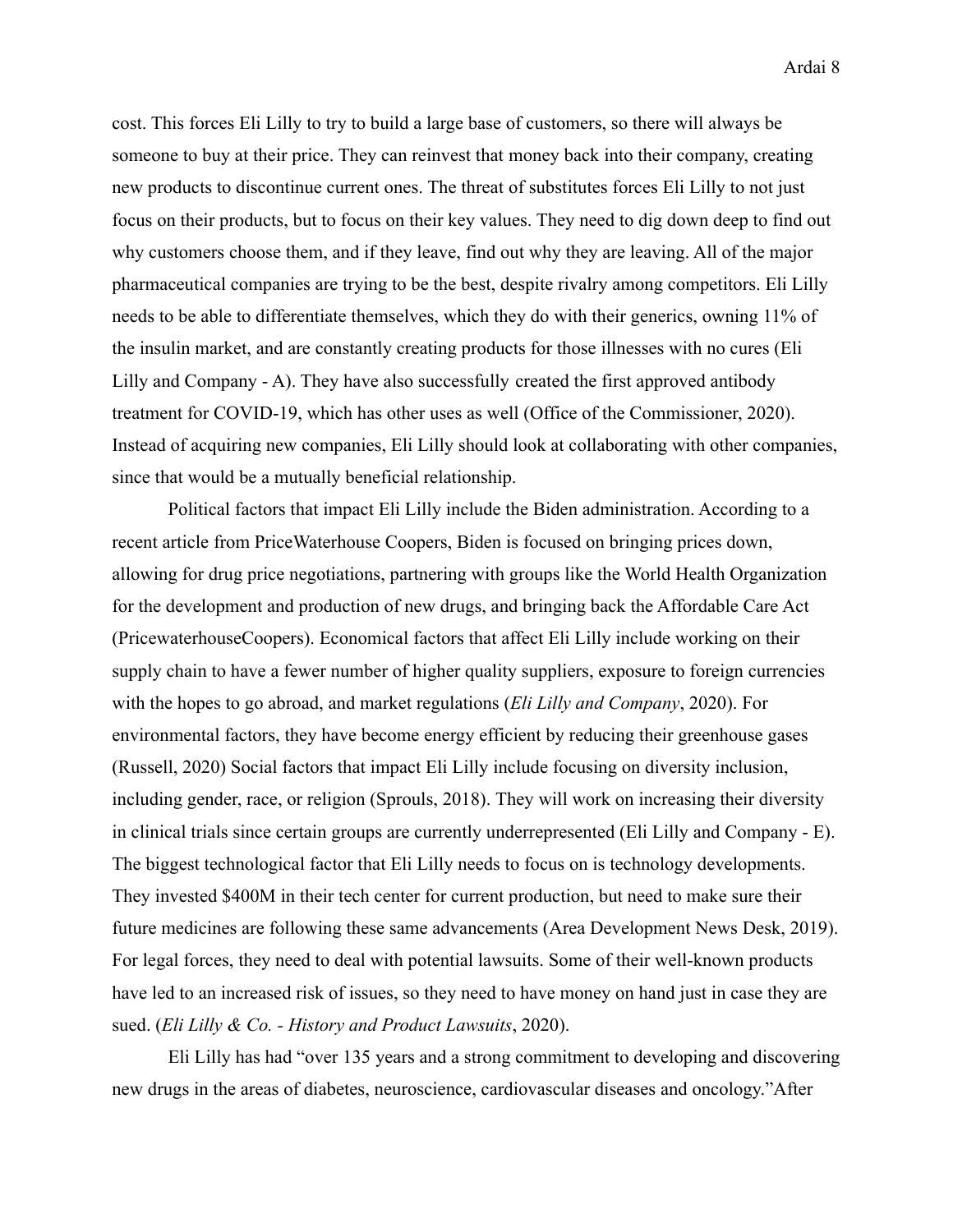researching and developing new products, they have a "vision to make a significant contribution to humanity by improving global health in the 21st century" (Blake, 2016). They are a top-performing pharmaceutical company while reinvesting the most money into R&D compared to their competitors. They currently own 11% of the diabetes market, and with the aging demographic, we expect more people to need diabetes care and are introducing a range of generic drugs cheaper than competitors (Eli Lilly and Company - A). Eli Lilly hopes to grow even more in the long term by producing more products that are more beneficial for their customers. Eli Lilly is delivering drugs worldwide with solid financial results. Their drug pipeline is constantly increasing, and they are expanding into new technologies like gene therapy (Eli Lilly & Company - J). With the lessons learned from the COVID-19 pandemic, they can apply those to any of their drugs.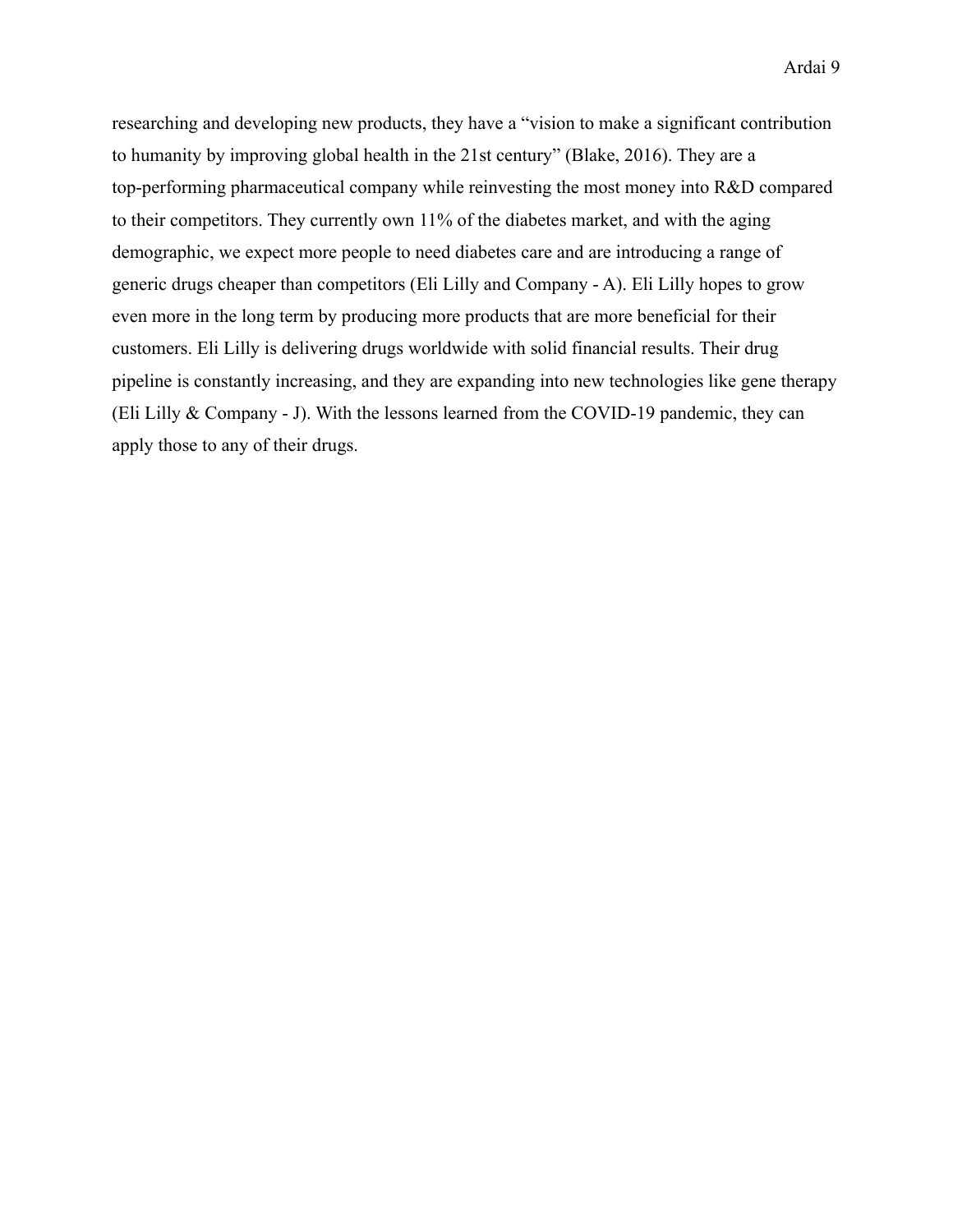#### References

American Cancer Fund®. (2015, March 7). *Eli Lilly*. https://www.americancancerfund.org/cancer-101/financial-resources/eli-lilly/

Area Development News Desk. (2019, November 21). *Eli Lilly Invests \$400 Million In Indianapolis, Indiana, Tech Center Enhancements*. Area Development. https://www.areadevelopment.com/newsItems/11-21-2019/eli-lilly-and-company-lilly-te hnology-center-indianapolis-indiana.shtml

Blake, H. (2016, September 5). *A history of... Eli Lilly & Co*. Pharmphorum. https://pharmaphorum.com/articles/a-history-of-eli-lilly-co/

- (Bloomberg L.P. (2021) Revenue Breakdown for Eli Lilly and Company 10/25/19 to 10/25/20. Retrieved Oct. 25, 2020 from Bloomberg database)
- (Bloomberg L.P. (2021) Market Share for Eli Lilly and Company 10/25/19 to 10/25/20. Retrieved Oct. 25, 2020 from Bloomberg database).
- (Bloomberg L.P. (2021) Supply Chain Analysis for Eli Lilly and Company 10/25/19 to 10/25/20. Retrieved Oct. 25, 2020 from Bloomberg database).
- (Bloomberg L.P. (2021) Key info for Eli Lilly and Company. Retrieved Mar. 13, 2021 from Bloomberg database)
- (Bloomberg L.P. (2021) Key Financials for Eli Lilly and Company. Retrieved Mar. 13, 2021 from Bloomberg database)
- Bulik, B. S. (2019, September 25). *Media makeover: Eli Lilly media chief switches up marketing mix and overhauls go-to-market model*. FiercePharma.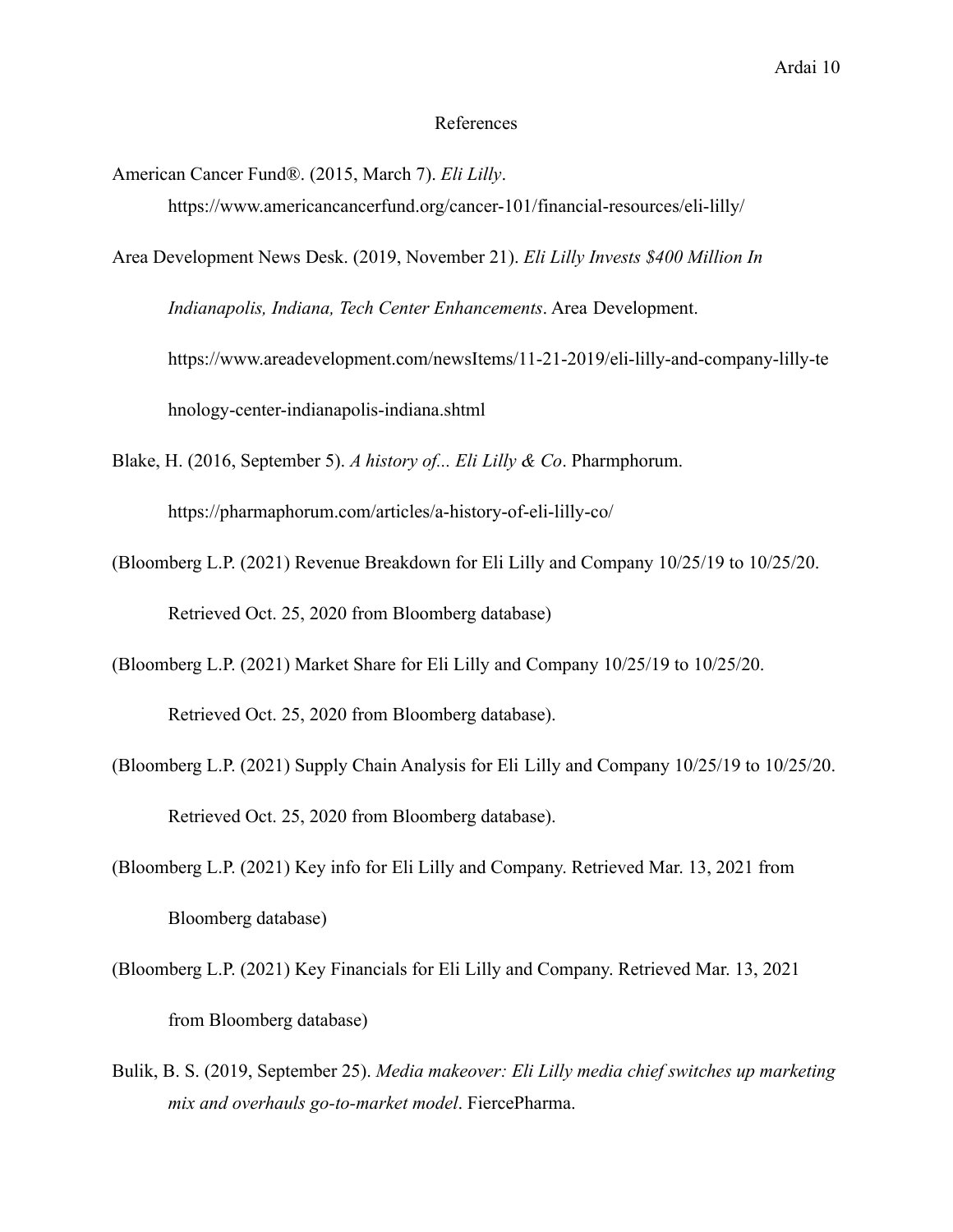https://www.fiercepharma.com/marketing/media-makeover-eli-lilly-chief-media-officer-s witches-up-marketing-mix-and-overhauls-go

Eli Lilly & Company - A. *About Lilly | Who We Are | Eli Lilly and Company*. (n.d.). Eli Lilly

& Company. Retrieved February 23, 2021, from

https://www.lilly.com/who-we-are/about-lilly

*Eli Lilly and Company - B. Key Facts About Lilly | Eli Lilly and Company*. (n.d.). Eli Lilly and Company.

Retrieved February 23, 2021, from https://www.lilly.com/who-we-are/about-lilly/key-facts

*Eli Lilly and Company - D. Introducing Lilly's Cambridge Innovation Center*. (n.d.). Eli Lilly.

Retrieved February 24, 2021, from https://careers.lilly.com/cambridge-innovation-center

Eli Lilly and Company - E. *Increasing Diversity in Clinical Trials*. (2020, October 26). Eli

Lilly and Company. https://www.lilly.com/news/stories/increasing-diversity-clinical-trials

- Eli Lilly and Company F. (2020). *2020 Annual Report to Shareholders 10-K.* Retrieved from https://investor.lilly.com/financial-information/sec-filings
- Eli Lilly and Company J. (2020). *2020 Integrated Summary Report.* Retrieved April 16, 2021, from https://www.lilly.com/policies-reports/integrated-summary-report
- *Eli Lilly & Co. History and Product Lawsuits*. (2020, October 27). Drug Dangers. https://www.drugdangers.com/manufacturers/eli-lilly-co/
- FSG. (2018, July 9). *Improving Global Health through Partnerships with Eli Lilly*. Medium. [https://medium.com/competing-by-saving-lives/improving-global-health-through-partner](https://medium.com/competing-by-saving-lives/improving-global-health-through-partnerships-with-eli-lilly-b61cbaa6f8f0) [ships-with-eli-lilly-b61cbaa6f8f0](https://medium.com/competing-by-saving-lives/improving-global-health-through-partnerships-with-eli-lilly-b61cbaa6f8f0)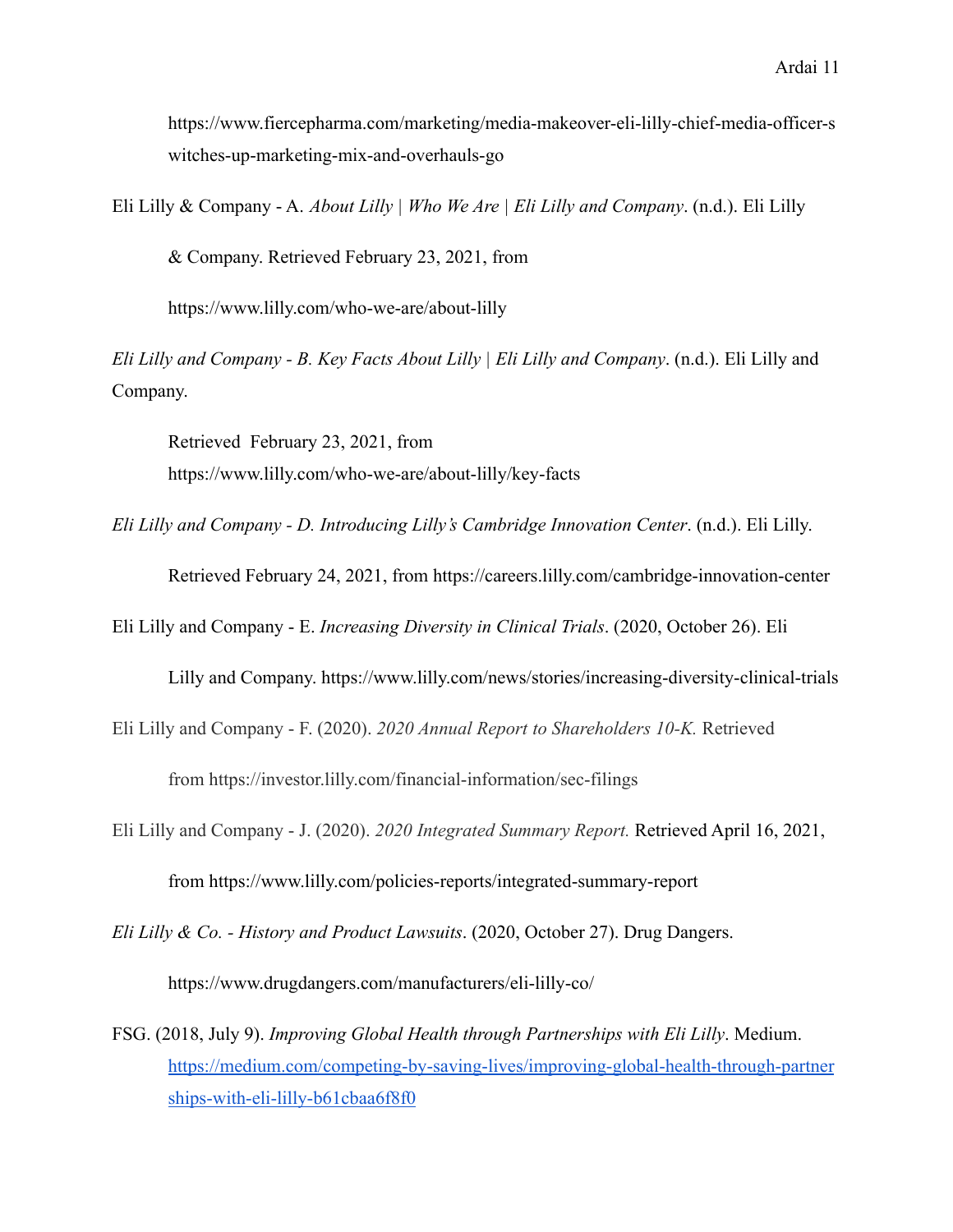Hansard, S., & Lee, J. (2021, January 13). *Drug Lobby, Eli Lilly Freeze Donations to GOP Election Deniers*. Bloomberg Law. [https://news.bloomberglaw.com/health-law-and-business/drug-lobby-eli-lilly-freeze-dona](https://news.bloomberglaw.com/health-law-and-business/drug-lobby-eli-lilly-freeze-donations-to-gop-election-deniers) [tions-to-gop-election-denier](https://news.bloomberglaw.com/health-law-and-business/drug-lobby-eli-lilly-freeze-donations-to-gop-election-deniers)

Hinton, D. M. (2021, February 25). Bamlanivimab and Etesevimab EUA Letter of Authorization February. Silver Spring, Maryland; Food and Drug Administration. https://www.fda.gov/media/145801/download

Manufacturing Chemist. *Eli Lilly comments on supply chain safety during outbreak*. (2020, March 11). Manufacturing Chemist.

https://manufacturingchemist.com/news/article\_page/Eli\_Lilly\_comments\_on\_supply\_ch

ain safety during outbreak/163169

Keown, A. (2019, May 23). *Eli Lilly's Generic Insulin Hits Market at Half the Price of Branded Counterpart*. BioSpace.

https://www.biospace.com/article/eli-lilly-s-humalog-generic-hits-the-streets-at-half-the-p

rice-of-the-branded-insulin/

- King, R. (2021, March 16). *Judge halts 340B dispute rule, siding with Eli Lilly in lawsuit over program*. Fierce Healthcare. Retrieved April 16, 2021, from Judge halts 340B dispute rule, siding with Eli Lilly in lawsuit over program
- Komaroff, A. (2020, October 15). *The tragedy of long COVID*. Harvard Health Letter. Retrieved April 16, 2021, from [https://www.health.harvard.edu/blog/the-tragedy-of-the-post-covid-long-haulers-2020101](https://www.health.harvard.edu/blog/the-tragedy-of-the-post-covid-long-haulers-2020101521173) [521173](https://www.health.harvard.edu/blog/the-tragedy-of-the-post-covid-long-haulers-2020101521173)
- Kruse, K. (2019, April 1). *Data, Analytics, and the Promising Future at Eli Lilly and Company*. American Healthcare Leader. https://americanhealthcareleader.com/2019/gopal-eli-lilly-data/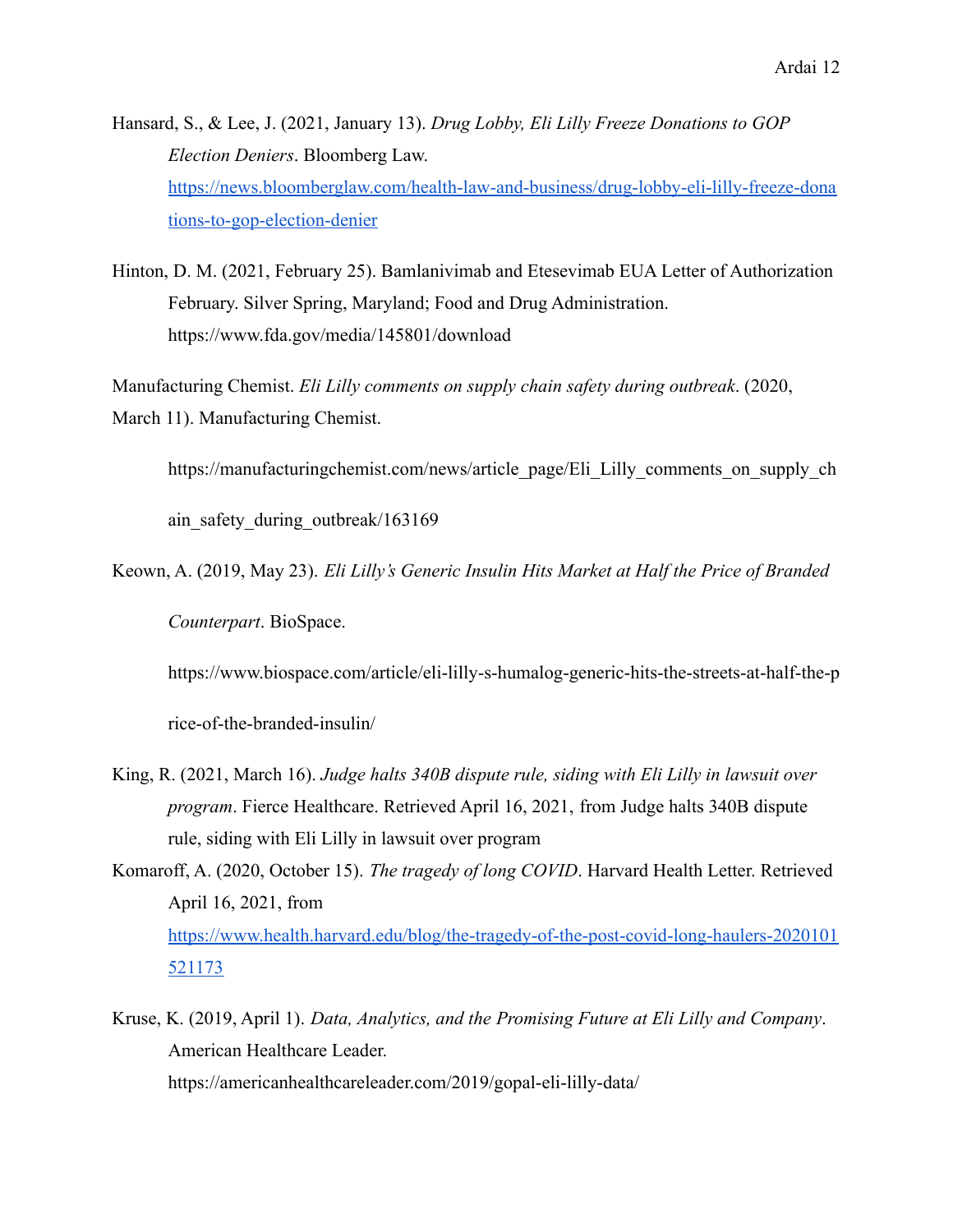- Mikulic, M. (2020, November 5). *Global pharmaceutical industry statistics & facts*. Statista. https://www.statista.com/topics/1764/global-pharmaceutical-industry/#:%7E:text=The%2 0pharmaceutical%20industry%20is%20responsible,trillion%20U.S.%20dollars%20in%2 02019
- Office of the Commissioner. (2020, November 10). *Coronavirus (COVID-19) Update: FDA Authorizes Monoclonal Antibody for Treatment of COVID-19*. U.S. Food and Drug Administration.

https://www.fda.gov/news-events/press-announcements/coronavirus-covid-19-update-fda -authorizes-monoclonal-antibody-treatment-covid-19

- O'Neail, S., & Eli Lilly & Company. (2021, April 12). *Why U.S. Innovation Is More Important Than Ever, a Year into COVID-19*. Eli Lilly & Company. Retrieved April 16, 2021, from <https://www.lilly.com/news/stories/united-states-innovation-important-covid19-pandemic>
- Overman, S. (2011, August 30). *Eli Lilly's new prescription for global training : Stephenie Overman*. Stephanie Overman. https://www.stephenieoverman.com/2011/08/30/eli-lillys-new-prescription-for-global-trai ning/
- Patil, R. P. (2018, May 21). *Challenges in Pharmaceutical Product Life Cycle Management*.

Learnaboutgmp: Accredited Online Life Science Training Courses.

https://learnaboutgmp.com/good-manufacturing-practices-cgmp/challenges-in-pharmaceu tical-product-life-cycle-management/

Rivers, P. A., & Glover, S. H. (2008). Health care competition, strategic mission, and patient satisfaction: